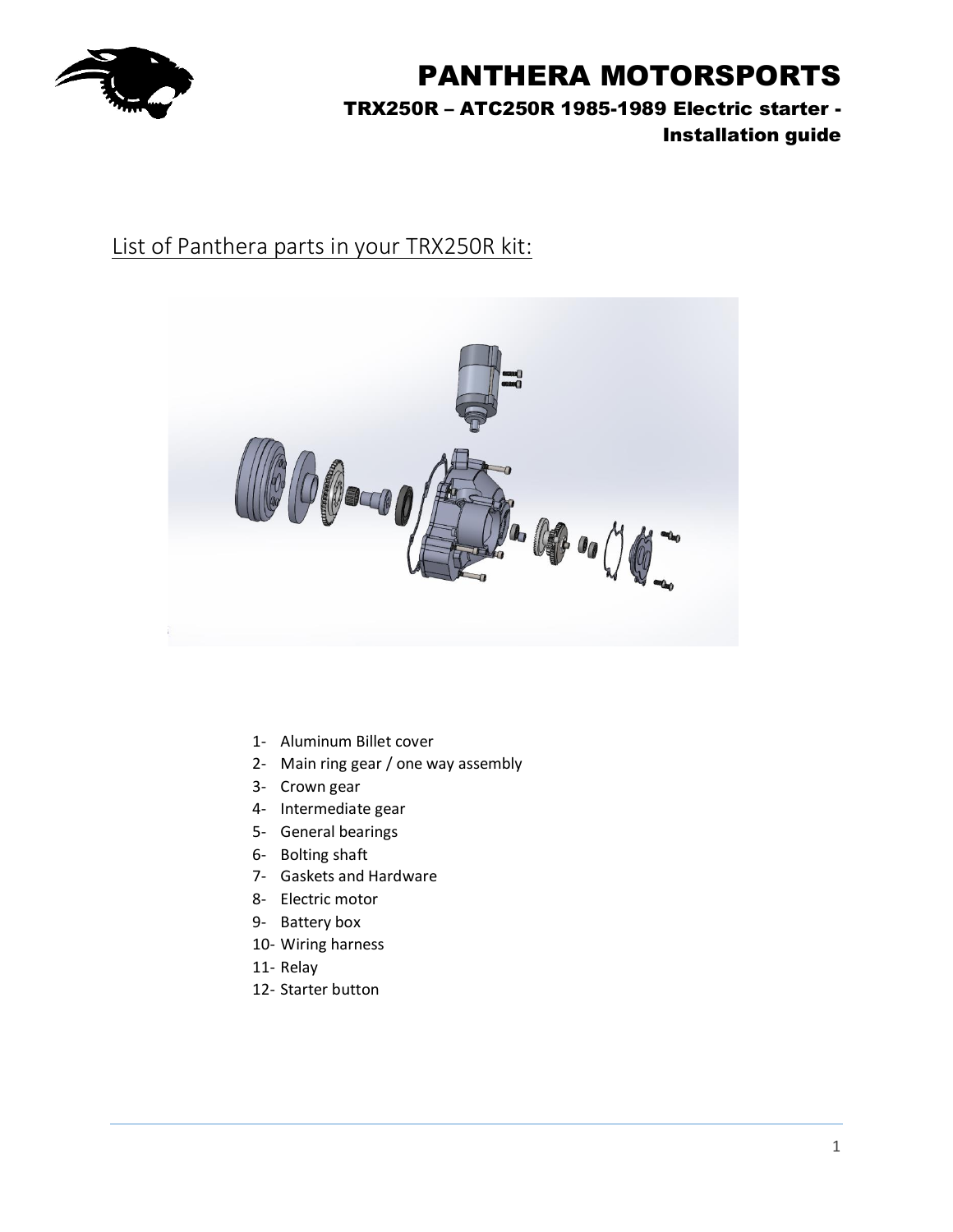

TRX250R – ATC250R 1985-1989 Electric starter -

### Installation guide

## List of tools you will need:

- 1- 3/8 drive Socket ranch
- 2- Socket ranch extension
- 3- 8mm socket
- 4- 17mm socket
- 5- 5mm Allen drive bit (long tip)
- 6- 4mm Allen drive bit
- 7- 60-150 in-lb torque wrench
- 8- ½ drive 150 ft-lb torque wrench
- 9- RTV silicone

### Security concerns

Engine assembly must always be accomplished by a qualified mechanic.

Use the proper tools for every operation and always wear the proper personal protective equipment (Protective eyewear, gloves, etc.)

The parts sold by Panthera Motorsports are often machined parts and are at risk of having sharp edges. Always handle with care.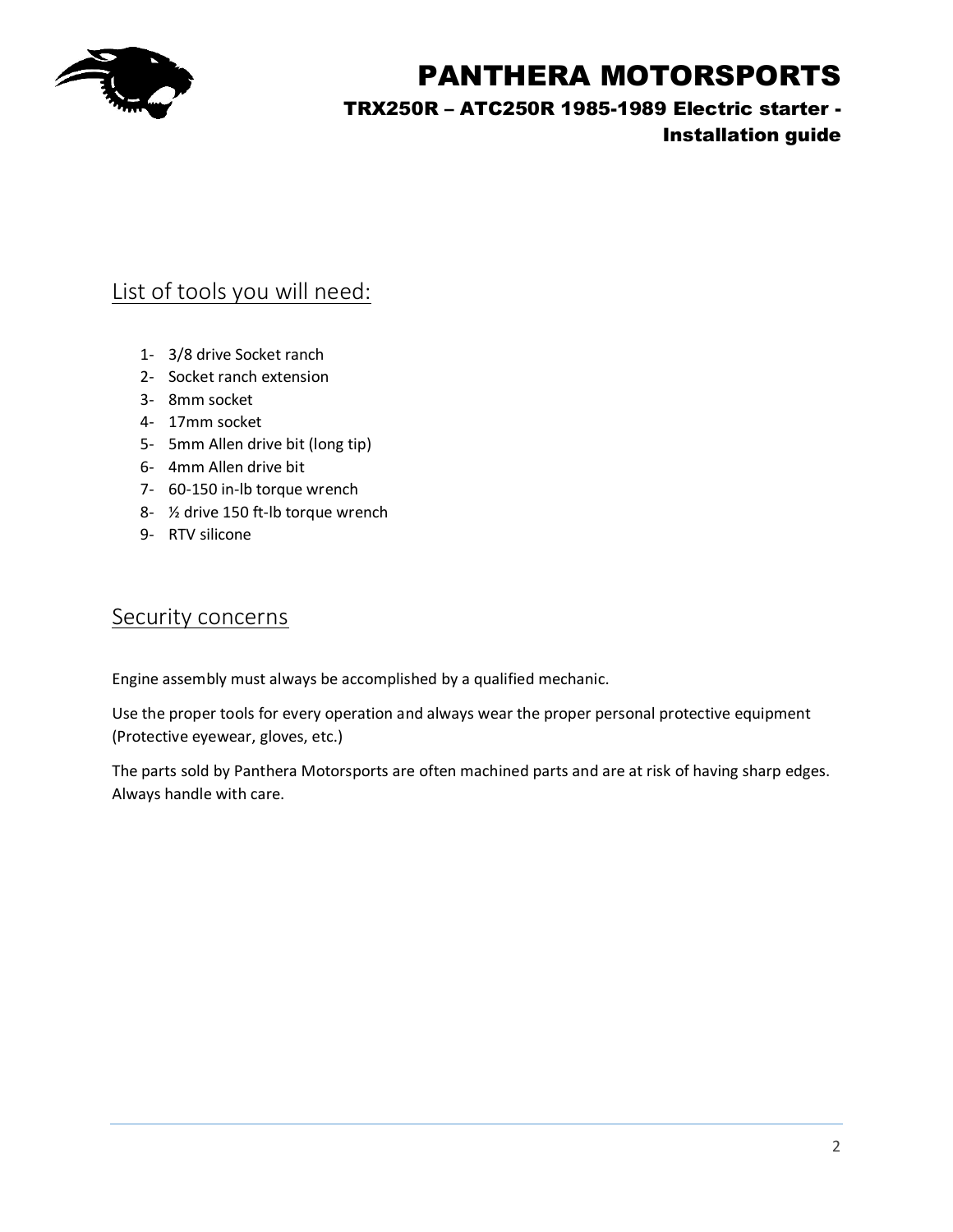

## TRX250R – ATC250R 1985-1989 Electric starter -

### Installation guide

## Original parts disassembly

### Flywheel cover removal

With an 8mm socket, remove the 4 bolts holding the flywheel cover in place.

## Specific preparation

### Flywheel area cleaning and sealing

Properly clean the whole flywheel area of any dirt or debris. This section of the engine will now be running oil and we want it as clean as possible.

### Panthera system installation

#### Battery box and wiring harness installation.

The battery box for the TRX250 is a drop in configuration is made to bolt to the left side of your sub frame with 3 u-bolts.

You can run the supplied wiring harness next to the rear shock/ carburetor, and alongside the chassis. The two big power cables go down towards the engine, and the push button wires towards the handle bars. Secure with zip ties

\*\*Empty connectors: The supplied harness is a generic harness we make for both kits with and without charging systems. The two connectors with yellow wires (one near the front of the bike and one at the battery) will not be used in this configuration.

These connections can be used to link the lighting coil of your stator to power a current rectifier/regulator and recharge your battery.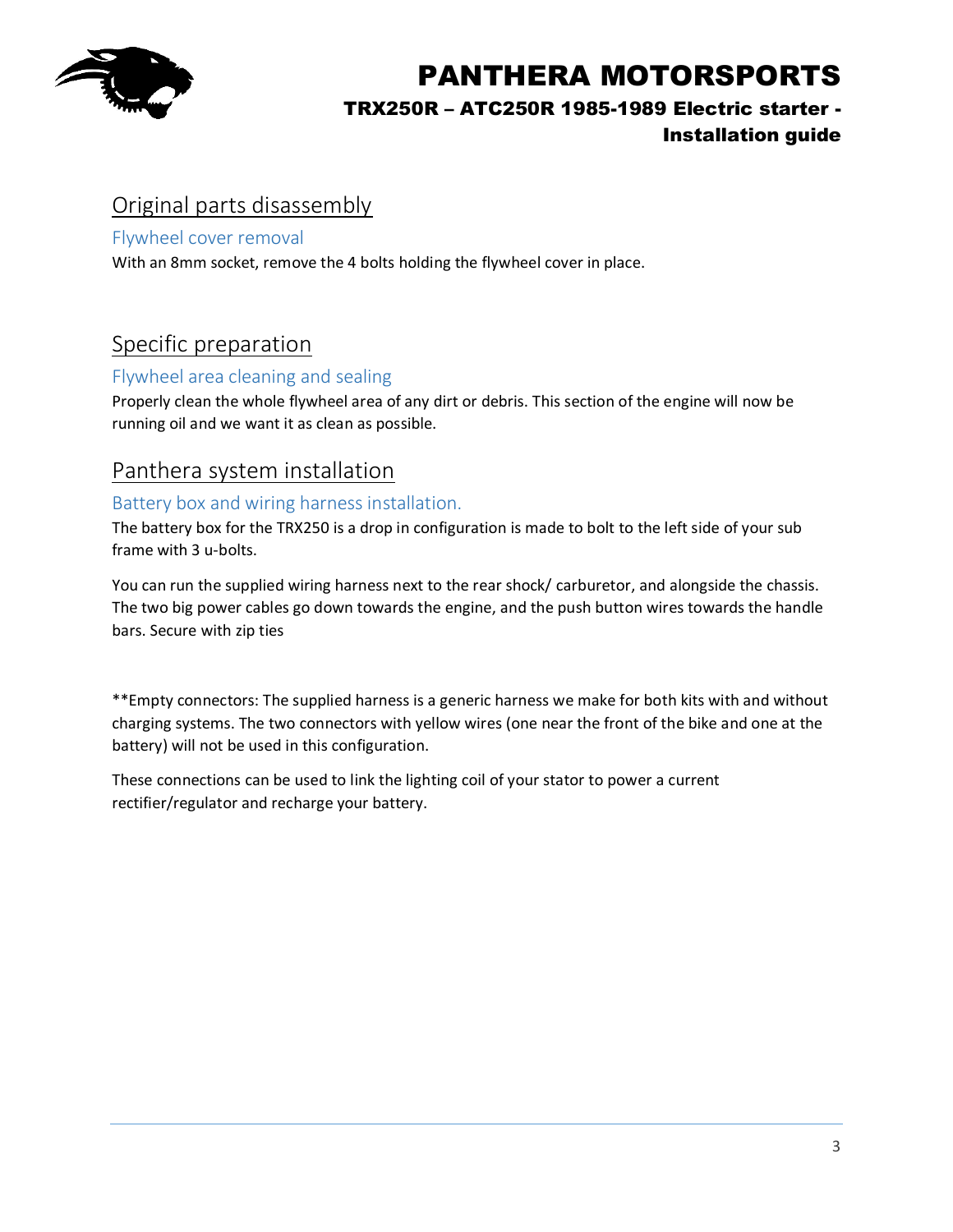

#### Main gear installation

Place the starter flywheel flange on the flywheel by aligning the 2 locator pins.



The flange is a tight fit, it might require some gentle tapping with a plastic or brass hammer.

Place the main ring gear on the flange by rotating it clockwise while you push it on.



Put the needle bearing in the middle and insert the bolting unit.

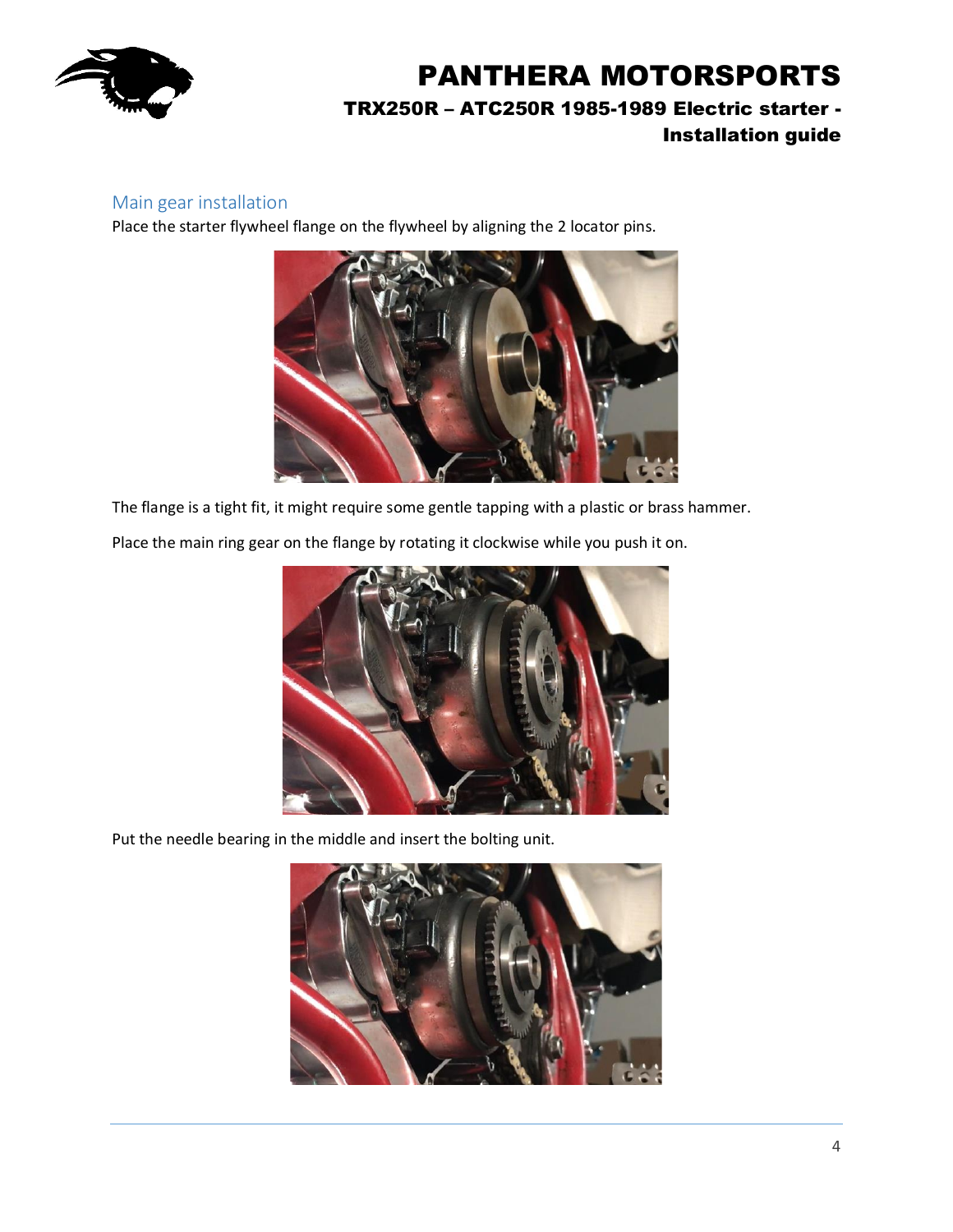

Using the gear holding tool supplied, and a 1/2in torque wrench, torque the bolting unit to 60 ft-lb.



Make sure the main gear is still rotating freely clockwise and locking counter clockwise.

#### Starter housing installation

To ensure a proper seal of the starter housing, put silicone on the stator rubber boot area.

Unbolt the small gear cap of the starter housing with a 4mm allen and remove the two starter gears.

Once in place, ensure the housing central bearing is sliding on the flywheel bolting unit. Hold the cover in place and bolt it with the 5mm allen cap screw. Torque the cover housing to 90 in-lb.



Make sure the main gear is still spinning freely clockwise after the cover is torqued in place.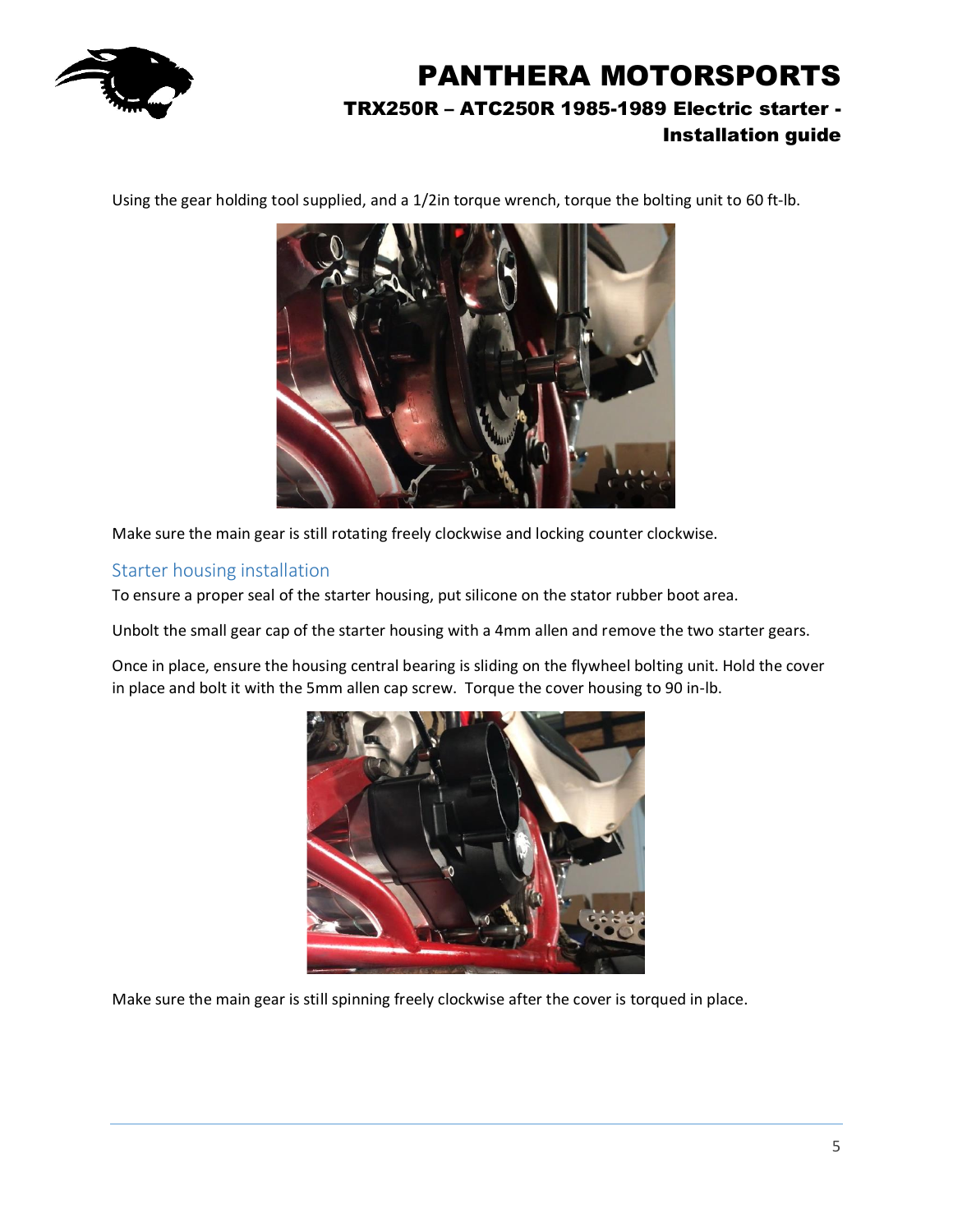

To ensure proper installation, measure the distance of the ring gear face to the gasket surface oof the small gear cap. Some cranks can be out of specifications or have been re-machined due to previous damages to crankshaft taper. If the flywheel doesn't sit at proper distance, is could prevent the gears from meshing or prevent the starter gears from spinning. Push the gear toward the engine as much as it can and measure distance (without gasket). The tolerance for the gear distance is **18.5 to 21.0mm.**



#### **Pour 300ml of oil inside the starter housing or until it almost reaches gear opening, you need to ensure the one way inside the main gear gets proper oiling. Use ATF type F oil for better results.**

Place the two small gears back, starting by the upper one. The second one will require meshing top and bottom gear at the same time. If the gear does not want to mesh in place, rotate the gear one tooth at a time till meshing is found.



Place gear cap and its gasket back on and bolt it on with the 4 button heads. Use blue Loctite and torque to 90 in-lb.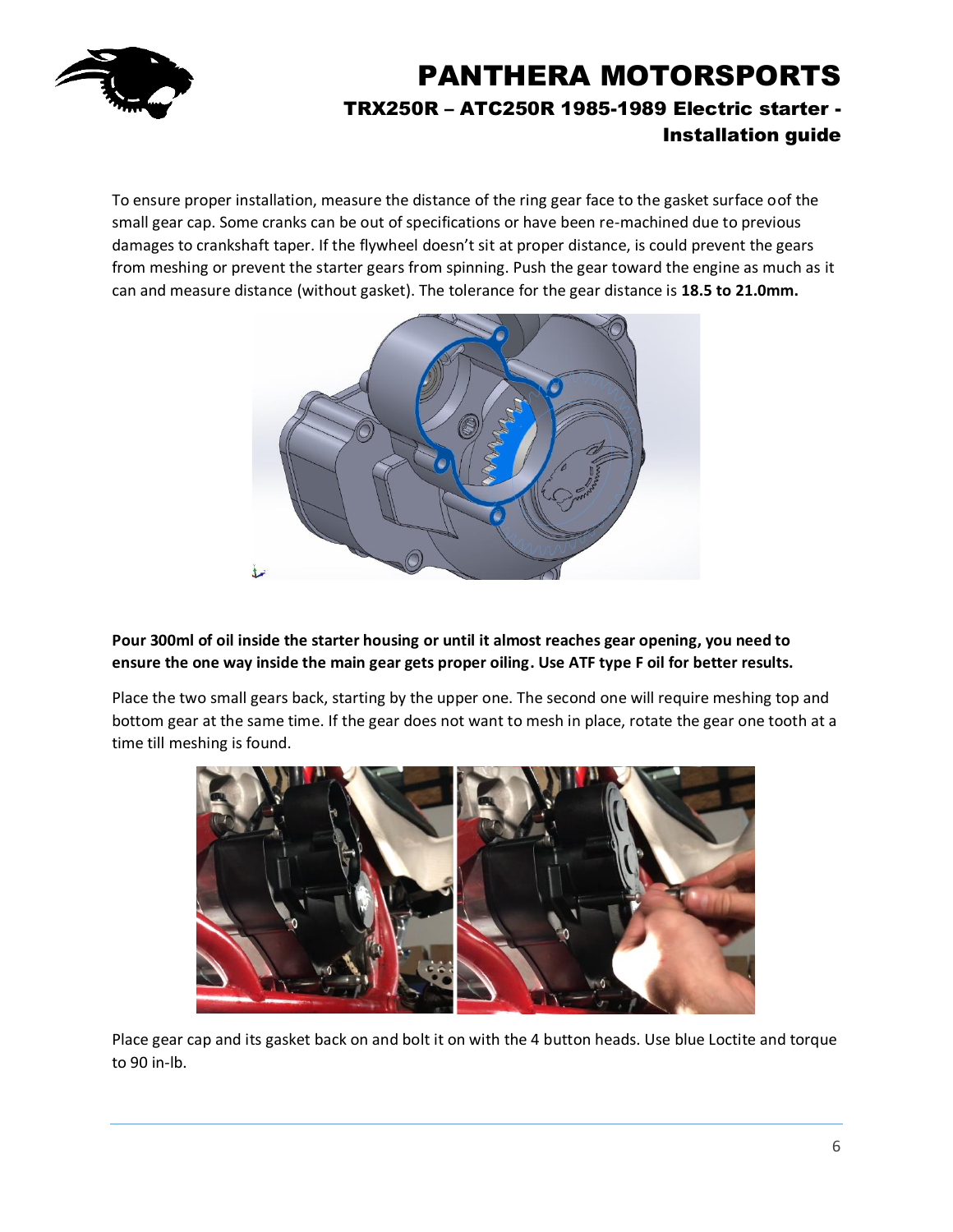

#### Starter and battery connection

Secure the positive (red) wire to the motor terminal and the negative (black) wire to an electric motor mount bolt. Run the black wire under the electric motor up to the left motor bolt.

The housing is equipped with a pressure vent at the back made to run a hose to a high point, at least one foot higher than the housing. Place the hose so that its end points down and no water enters in it.

Install the battery in the battery box, making sure the + and – are properly located.

Connect the harness to the battery, always connect the positive (red) first.

Once wires placed properly, tighten the two nuts on the relay with at 10mm socket.

#### PRESS THE BUTTON AND GO HAVE FUN !!

**User note:** We often get asked if the whining sound at the engine shut off is normal. It is. When the engine comes to a stop, the compression pushes it backward of a quarter turn and that makes the electric motor spin back a few turns. The gear sound is perfectly normal.

#### Maintenance

It is recommended to flush the oil after the first ride to eliminate particles generated by the gears first meshing and break in. Taking cover off to remove all particles is recommended versus only using the drain plug.

On a normal basis, change the oil at the same time as transmission oil.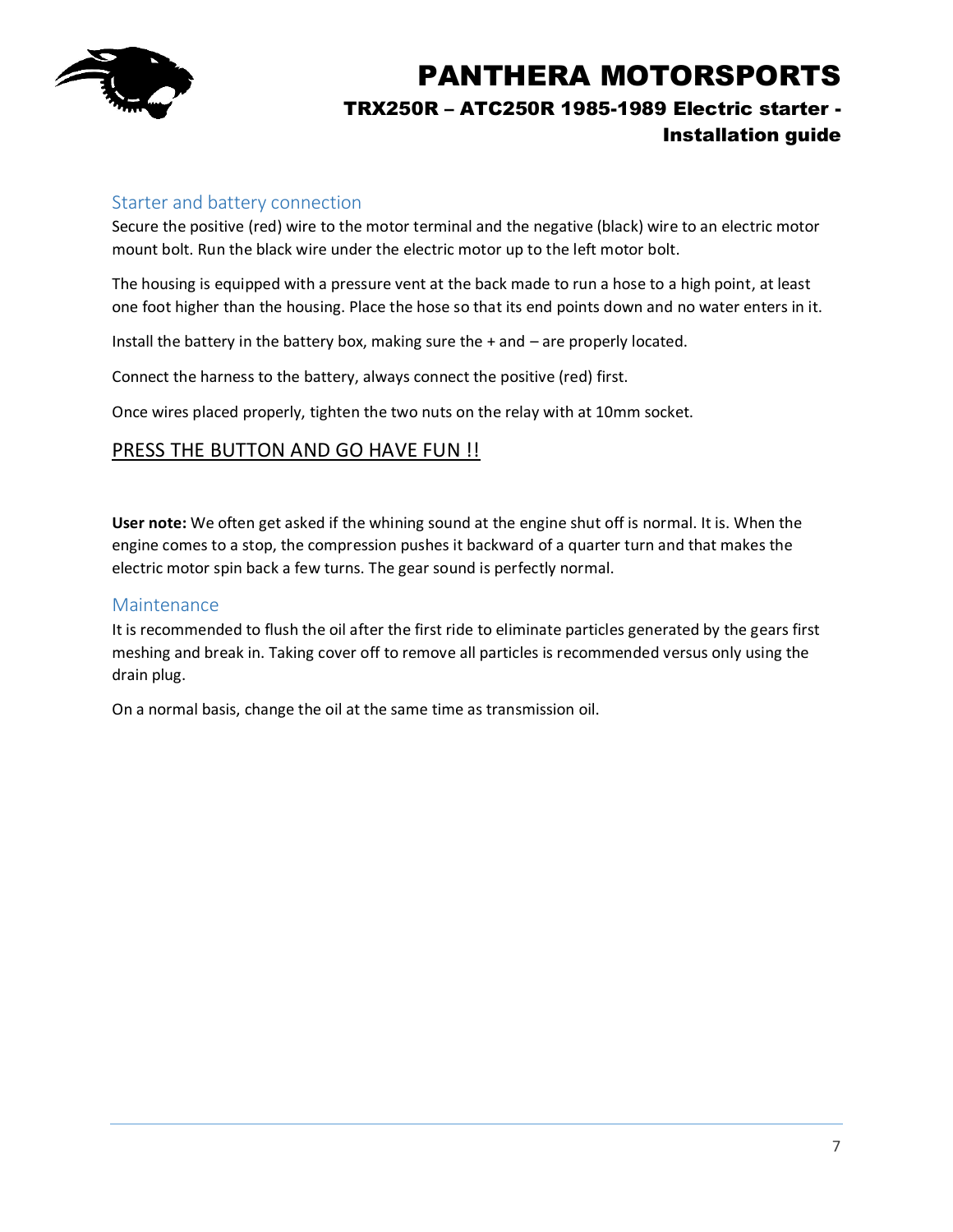

### TRX250R – ATC250R 1985-1989 Electric starter - Installation guide

## Annexe 2 Electric starter system wiring diagram

• Lighting coil and rectifier section only applies for motorcycle with a pre-installed lighting stator

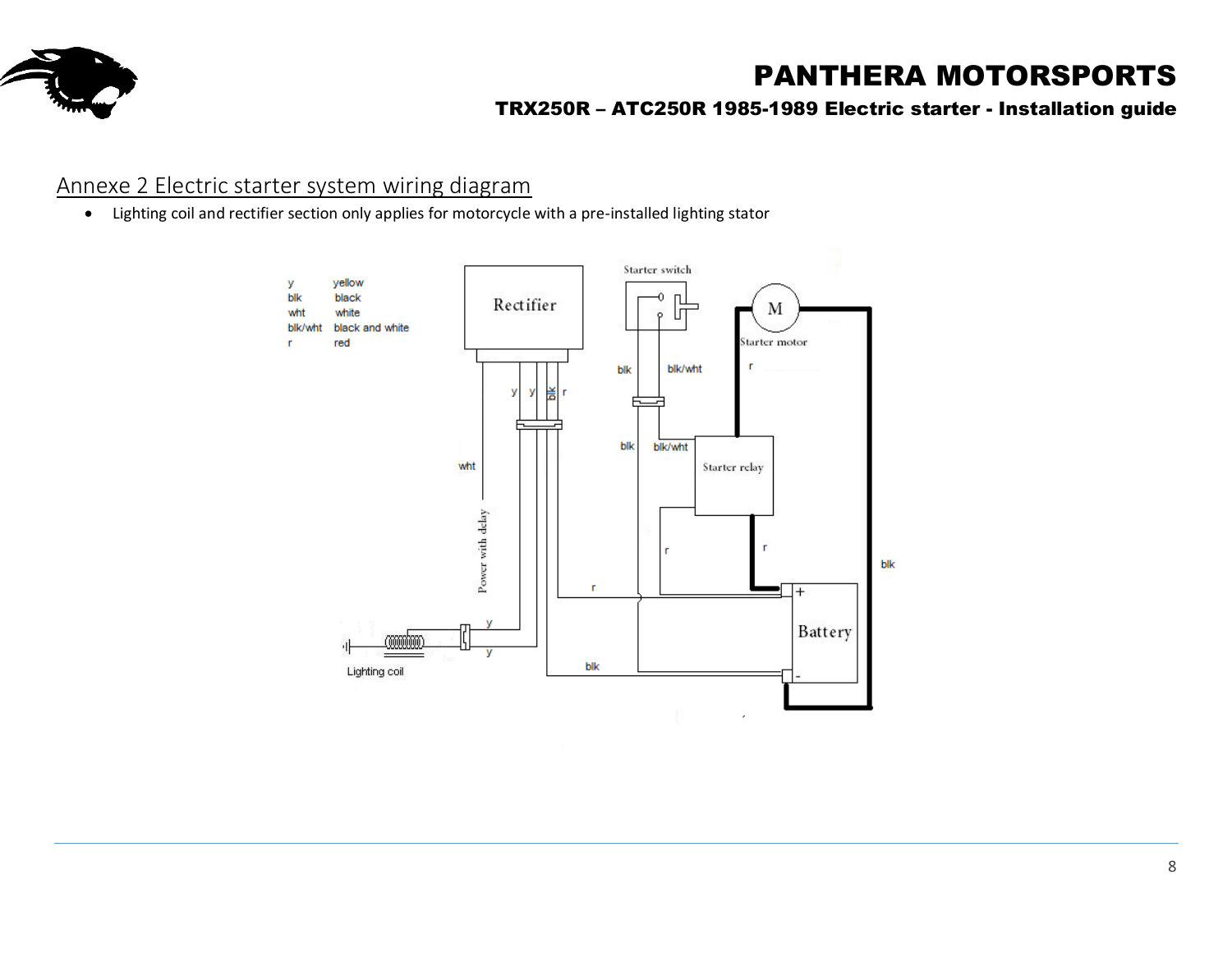

### Returns and Exchanges.

General:

All returns must be postmarked no later than 10 days from the original customer shipment date. Returns and exchanges must be in new condition and must include all instructions and original packing material. Customer pays all return shipping charges. Include a copy of your packing list and authorization number with all returns.

Original shipping and handling charges are not refundable. Returns must be preauthorized by us and are subject to a 20% re-stocking fee. These amounts will be deducted from the original amount billed and the remaining balance will be credited to the original credit card or PayPal account.

#### Incorrect Item:

If you received an incorrect item, we must be notified within 10 days of receipt of the shipment so that no extra charges will be incurred. We will replace incorrect items and pay the additional shipping charge. No returns of items will be accepted beyond 21 days of the original shipment date.

Return Shipping Instructions:

Return via prepaid mail only. Insure shipment for full value of purchase. Use original packaging. We are not responsible for packages lost during return shipping.

Return/Exchange Instructions:

Enclose a copy of your packing list along with detailed return/exchange instructions.

All returns require prior authorization by e-mailing us at info@pantheramotorsports.com . All return shipping charges will be the responsibility of the customer. No returns on items under \$30.00 will be approved. Items must be returned within 90 days of the original order date in the original packaging with the labels intact.